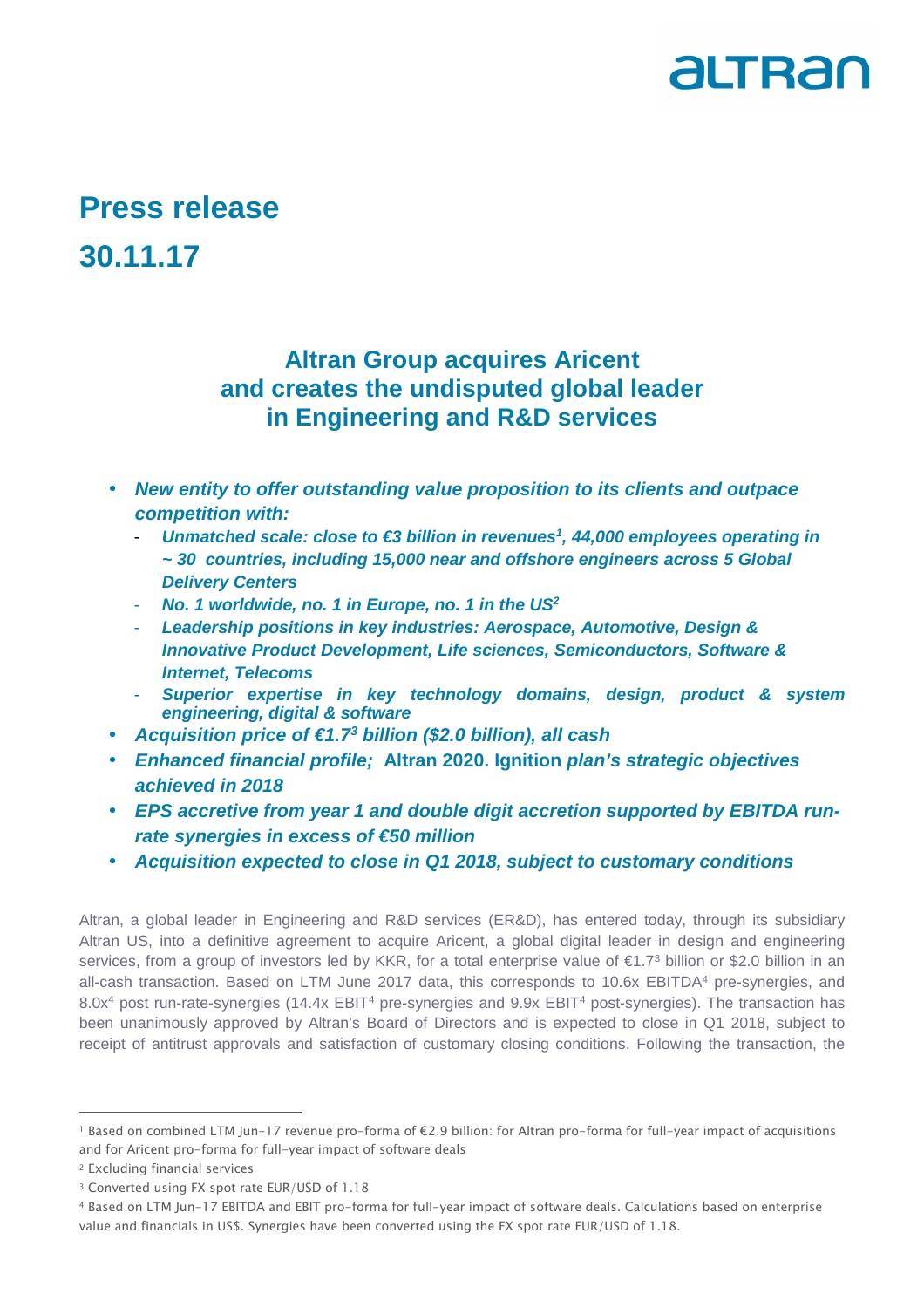

combined entity will become the undisputed global leader in ER&D services, a market expected to be worth €220 billion by 2020<sup>1</sup>.

Aricent is a global digital leader in integrated design and engineering services, primarily serving clients of the Communications and Technology, Semiconductor and Software industries. Headquartered in Santa Clara (California), Aricent brings design and engineering capabilities to help its clients get to market faster, transform legacy products to digital, and create new revenue opportunities. Among the company's assets is the iconic brand frog, which has with world-class design and client experience capabilities, outstanding knowledge and intellectual property for the Telecom, Software and Semiconductors industries. Aricent also has solid experience in shaping large engineering outsourcing deals and key capabilities in key emerging technologies including Artifical Intelligence, Cognitive Systems, Internet of Things and software frameworks. Over the LTM June 2017, Aricent generated revenues of \$687m with ca.10,500 employees and operated through 24 engineering centers and design studios, serving ca.360 clients globally.

Commenting on the acquisition, Dominique Cerutti, Chairman & CEO of the Altran Group, said: "Through this acquisition, Altran will be uniquely positioned to offer an unmatched value proposition to its clients and outpace competition. Altran will now have superior scale and scope, and now masters all four critical criteria necessary to lead the industry: a global presence and reach, leadership across most industries, strong expertise in key technology domains and a superior global delivery supply chain. This transaction acts as a catalyst allowing us to achieve Altran 2020. Ignition strategic goals as early as 2018. Current and future shareholders will benefit from this value-enhancing acquisition, delivering EPS accretion immediately while preserving our robust financial profile."

"For 26 years, Aricent has positioned itself as a leading global design and engineering company, helping our clients solve their most complex challenges in today's ever-changing, connected world," said Frank Kern, CEO, Aricent. "In doing so, we are well-positioned to merge our engineering and design capabilities with those of Altran to create a global leader in R&D engineering services with enormous scale, unparalleled capability, and unique and differentiated innovation. We are excited to join forces with Altran, an organization that seamlessly aligns with our values and core mission. This acquisition is a testament to Aricent's long-standing and deep relationships with our clients and it recognizes the special talents and strength of our more than 10,500 dedicated Aricent employees. We look forward to working closely with Dominique Cerutti and his leadership team to bring even greater value to our clients."

#### Value-enhancing transaction

The acquisition of Aricent is expected to enhance Altran's financial profile, improve profitability and cash generation.

Based on LTM June 2017, the combined entity has:

- pro-forma revenues of ca.  $€2.9$  billion<sup>2</sup>,
- an EBITDA margin of 14.9%<sup>3</sup> (EBIT margin of 12.7%) and
- operating cash generation of 10.0%<sup>4</sup> of revenues.

<sup>&</sup>lt;sup>1</sup> Altran 2020. Ignition, Zinnov, McKinsey

<sup>2</sup> Based on combined LTM Jun-17 revenue pro-forma: for Altran pro-forma for full-year impact of acquisitions and for Aricent pro-forma for full-year impact of software deals

<sup>3</sup> Based on combined LTM Jun-17 EBITDA pro-forma: for Altran pro-forma full-year impact of acquisitions and for Aricent pro-forma for full-year impact of software deals

<sup>4</sup> Operating free cash flow defined as EBITDA pro-forma + share based compensation expense– non-recurring income and expenses +/- change in Net Working Capital – capital expenditure. Excluding IP payments on large 2016 software deal (ca.\$250m to be paid over next 4 years). Operating cash generation defined as operating free cash flow / revenue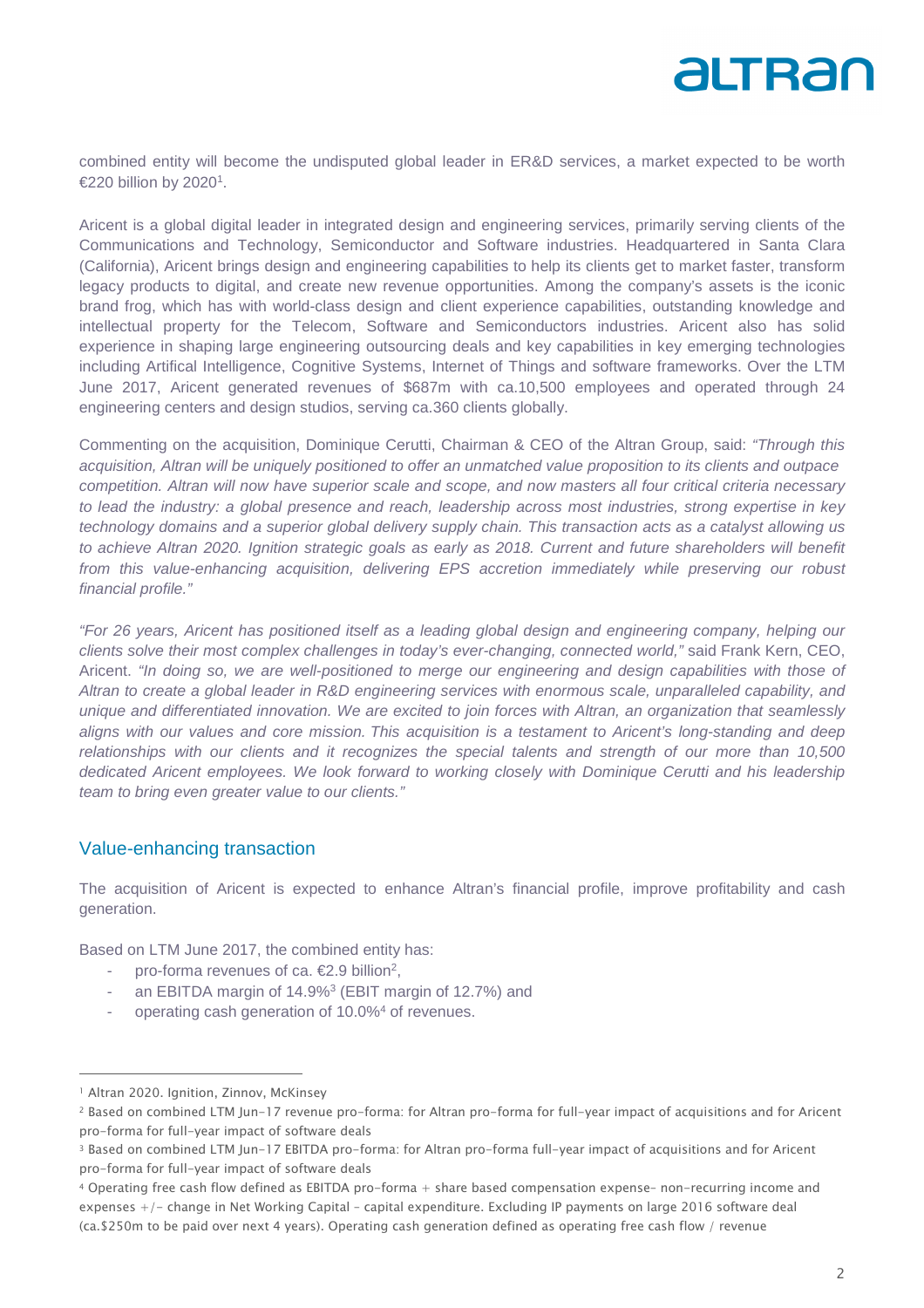With this acquisition, Altran is expected to complete the operational and financial objectives of Altran 2020. Ignition plan as early as 2018 and will be in a position to accelerate and capture emerging demand and new opportunities.

This acquisition is expected to generate €150 million of additional revenues translating into €25 million EBITDA run-rate synergies and €25 million of delivery and cost synergies. These synergies are expected to be delivered progressively within 3 years, with implementation costs representing close to 1 year of cost synergies, to be spread over 2018-2019. The deal is expected to be EPS accretive from year 1, and double digit accretive when taking into account run-rate synergies.

Altran has obtained a full financing package for the transaction, which is intended to be refinanced in part through a €750 million rights issue, subject to shareholders' approval and market conditions. Altran shareholders Apax Partners and the founders, who respectively hold 8.4% and 2.8% of the share capital, together representing 16.6% of the voting rights, have confirmed their full support of the transaction, their commitment to vote in favour of the rights issue at the EGM and their intention to participate pro-rata in the rights issue.

Relevant staff representative bodies within Altran and some of its subsidiaries will be informed and/or consulted with respect to the debt financing and/or the rights issue contemplated in the context of the acquisition of Aricent.

Thanks to the strong cash flow generation of the newly created entity, rapid deleveraging is expected while maintaining shareholder remuneration consistent with past practices. Pro-forma for the transaction, Altran will maintain a strong liquidity profile and targets a rapid deleveraging below 2.5x<sup>1</sup> two years after closing.

#### Strategic Rationale

Altran and Aricent share a common vision of the drivers fueling accelerated growth in the ER&D market, and through their respective transformations have developed capabilities to match the four strategic criteria that top global clients expect from their ER&D partners. Together, Altran and Aricent will have:

- $-$  Global scale and scope: close to €3 billion in revenues,  $44,000$  employees operating in  $\sim$  30 countries,and outstanding client reach. The combined company will be No. 1 worldwide, no. 1 in Europe, no. 1 in the US<sup>2</sup>
- **Leadership positions in key industries**: Aerospace, Automotive , Design & Innovative Product Development, Life sciences, Semiconductors, Software & Internet, Telecoms
- **Premier global delivery model:** the significant build-up of the Indian footprint (ca.8,500 additional engineers) contributed by Aricent will provide Altran with a best-in-class industrialized supply chain, with a unique scale and balanced split through near/offshore locations (with 15,000 FTEs or 35% of total workforce), enabling the combined company to offer seamless end-to-end delivery to clients cost effectively
- **Superior expertise in key technology domains**, design, product & system engineering, digital & software

 $\overline{a}$ 

altran

<sup>1</sup> Proforma for the €750m capital increase to be realized in 2018, subject to usual conditions including shareholders' approval, works council consultation and market conditions

<sup>2</sup> Excluding financial services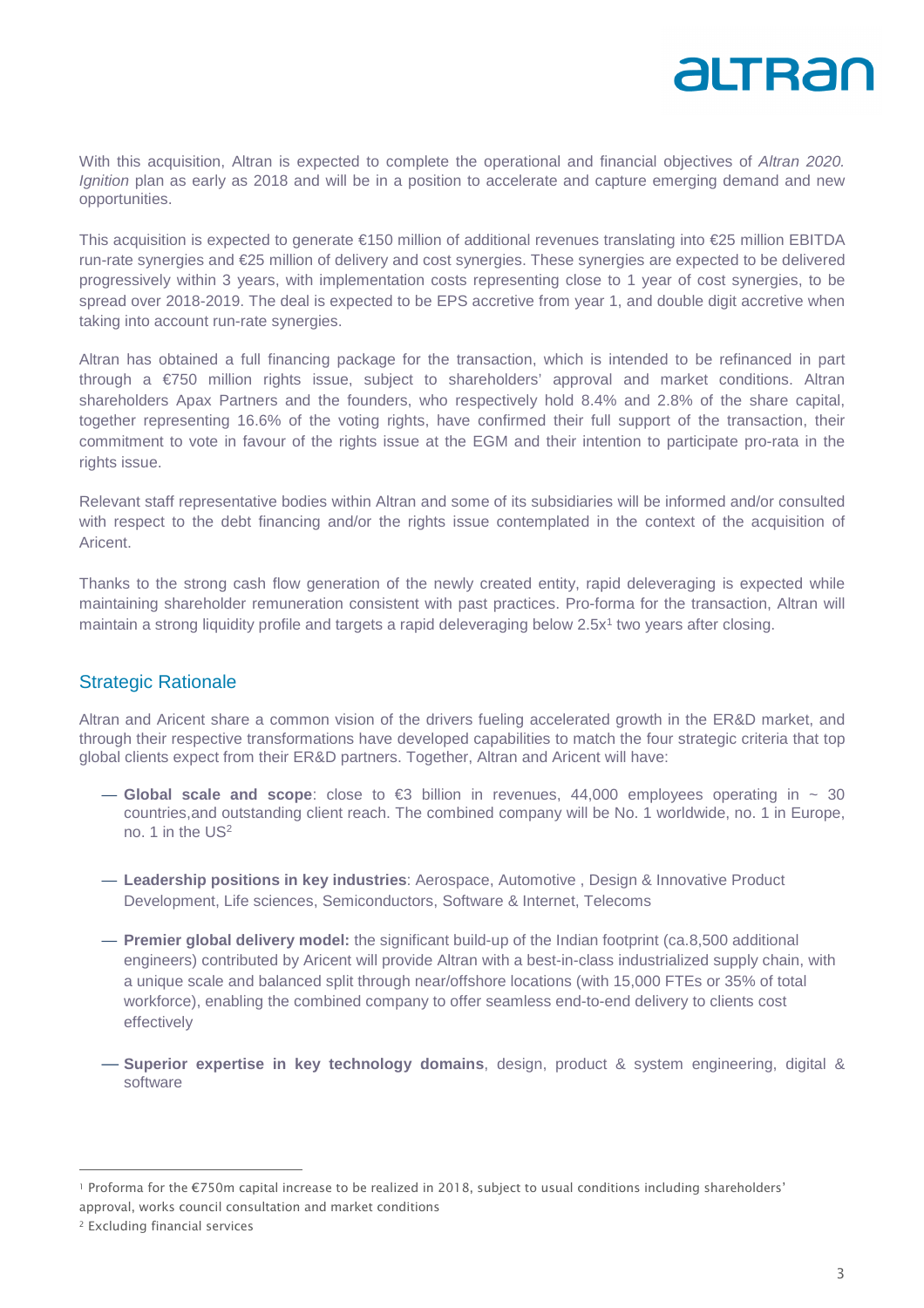

The combination of these strengths will result in an enhanced client footprint: together with Aricent, Altran will consolidate its preferred access and long-term partnerships with top R&D spenders across all industries and leverage first class access to blue-chip US clients.

Brittany Bagley, member of the Board of Directors of Aricent and a Director on KKR's Technology investment team, said: "Since first acquiring Aricent over a decade ago, we have supported the company throughout its evolution and growth. As Aricent now enters its next phase, we believe the combination with Altran creates a broader platform for continued success. We are enthusiastic about the opportunities that lie ahead for the company."

#### Next Steps

The transaction is expected to close during Q1 2018, subject to receipt of necessary antitrust approvals and satisfaction of other customary conditions.

The launch of the Altran rights issue is subject to an Extraordinary General Meeting's approval of the relevant authorisations and to market conditions.

Crédit Agricole Corporate and Investment Bank, Goldman Sachs International and Morgan Stanley & Co are acting as financial advisors and have provided a committed financing for the full acquisition amount. Altran has obtained a standby commitment from the banks to underwrite the  $E$ 750 million rights issue, subject to usual conditions. Sullivan & Cromwell LLP is acting as legal advisor to Altran.

J.P. Morgan Securities LLC acted as financial advisor to Aricent, a KKR & Co. portfolio company, Simpson Thacher & Bartlett LLP acted as legal advisor to Aricent and KKR & Co.

Altran will announce its 2017 Full Year results on February 28, 2018 and unveil a new strategic plan during an Investor Day in mid 2018.

#### Investor Calls Details

**Investor meeting & conference call on November 30, 2017 at 8:30 am Paris time (CET) in Altran HQ,** 

located 96, Avenue Charles de Gaulle, 92200 Neuilly-sur-Seine

**Telephone numbers:** +33 172727403 or +44 2071943759 or +1 8442860643

**Confirmation Code:** 57921601#

#### **A conference call dedicated to US investors will be held at 3:30 pm Paris time (CET)**

**Telephone numbers:** +33172727403 or +44 2071943759 or +1 8442860643

**Confirmation Code:** 93710226#

**An investor presentation and the full press release are available on Altran's website:** 

- https://www.altran.com/us/en/news\_press\_release/altran-acquires-aricent-and-creates-the-undisputedglobal-leader-in-engineering-and-rd-services
- https://www.altran.com/as-content/uploads/sites/7/2017/11/aricent\_acquisition.pdf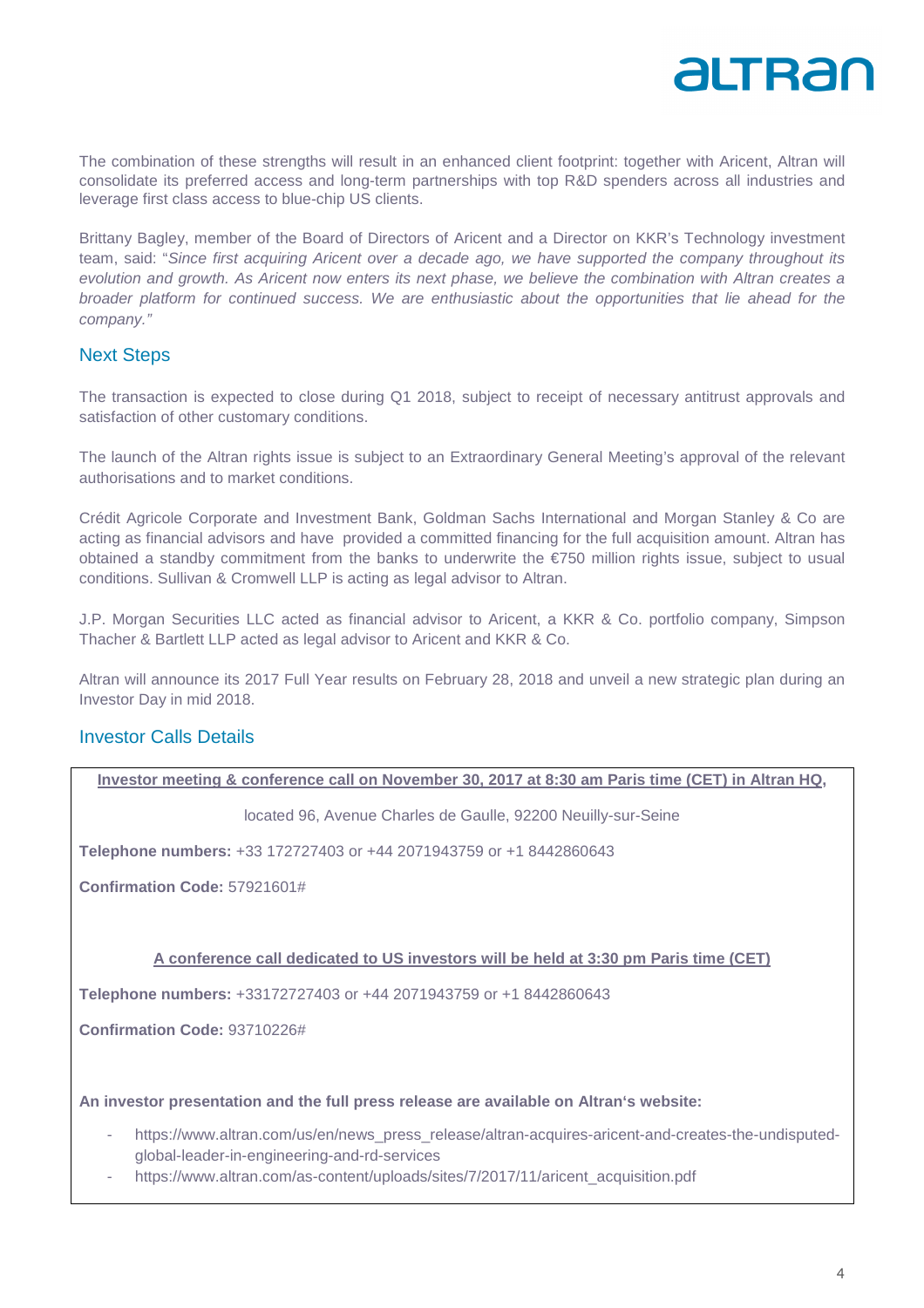

### **Contacts**

**Altran Group** 

**Investor Relations Stéphanie Bia**  Group Vice-President Investor Relations Tel: + 33 (0)1 46 41 72 01 stephanie.bia@Altran.com

**Media Relations Marine Boulot**  Group Vice-President Communications Tel: + 33 (0)1 46 41 72 10 marine.boulot@Altran.com

**Follow us on Twitter:** 

#### **@Altran #Altran2020**

#### **About Altran**

As a global leader in Engineering and R&D services (ER&D), Altran offers its clients a new way to innovate by developing the products and services of tomorrow. Altran works alongside its clients on every link in the value chain of their project, from conception to industrialization. For over thirty years, the Group has provided its expertise to key players in the Aerospace, Automotive, Defence, Energy, Finance, Life Sciences, Railway, and Telecom sectors, among others. In 2016, the Altran group generated revenues of €2.120 billion. With a headcount of more than 30,000 employees, Altran is present in more than 20 countries.

www.altran.com

#### **About Aricent**

Aricent is a California based global provider of ER&D services, offering integrated design and engineering services mainly to clients of the Communications and Technology, Semiconductor and Software industries. Aricent brings design and engineering capabilities to help its clients get to market faster, transform legacy products to digital, and create new revenue opportunities. In 2017, the company generated revenues of \$687 million. Aricent, which currently has ca.10,500 employees, of which ca.8,500 are located in India, operates through 24 engineering centers and design studios, serving ca.360 clients globally.

www.aricent.com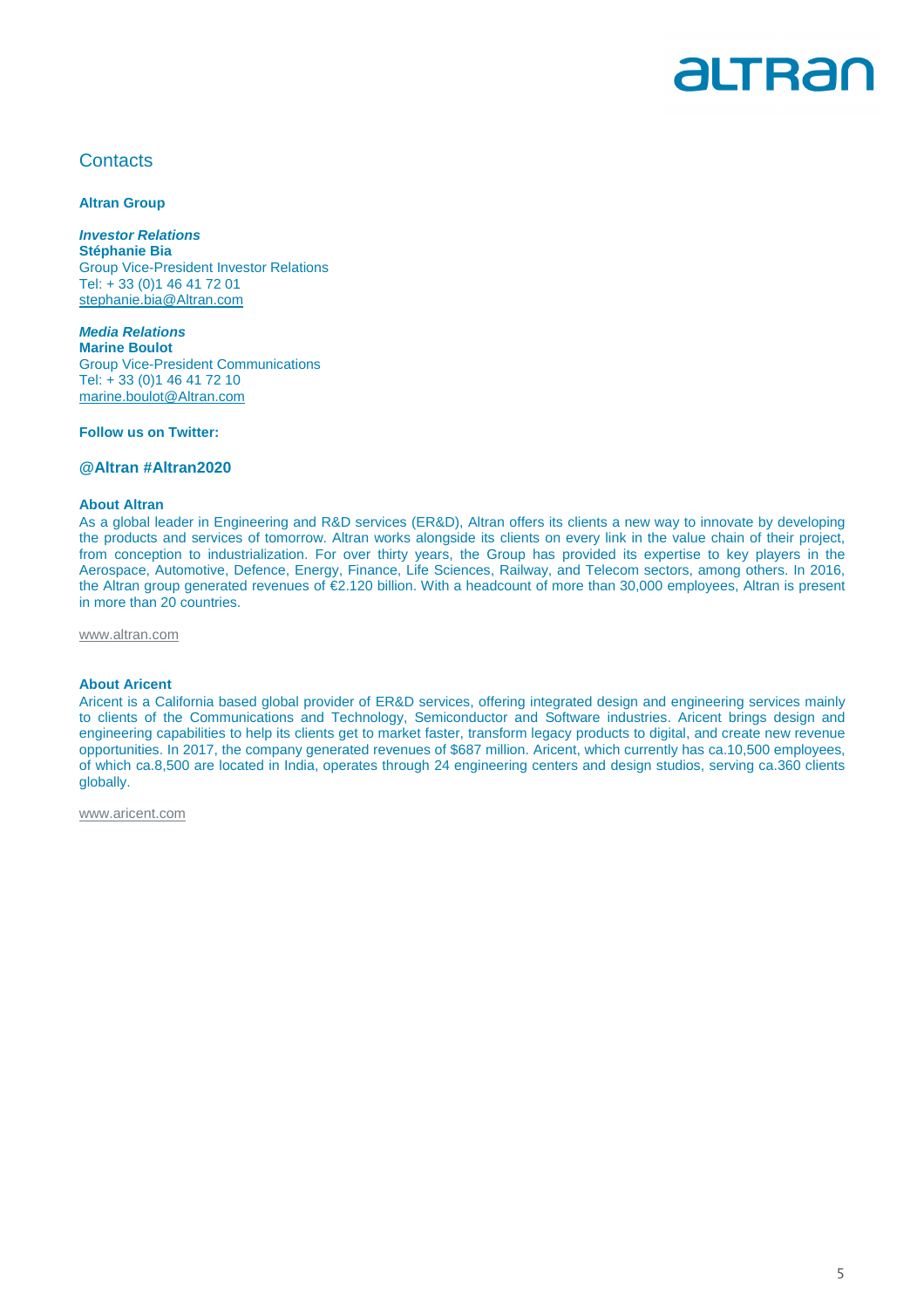### **Appendix - LTM<sup>1</sup> Financials as of 30-June-2017**

### Table A: Revenue, EBITDA, and EBIT

| In $\epsilon$ m, LTM as of 30-Jun-17         | Altran <sup>2</sup> | Aricent | <b>Combined</b> |
|----------------------------------------------|---------------------|---------|-----------------|
| Revenue reported                             | 2.191.6             | 582.6   | 2,774.2         |
| Pro-forma full-year impact of software deals | $\blacksquare$      | 47.9    | 47.9            |
| Pro-forma full-year impact of acquisitions   | 46.4                | $\sim$  | 46.4            |
| <b>Revenue pro-forma</b>                     | 2,238.0             | 630.6   | 2,868.6         |

| <b>EBITDA</b>                                | 246.4                    | 140.7          | 387.1 |
|----------------------------------------------|--------------------------|----------------|-------|
| EBITDA margin                                | 11.2%                    | 24.1%          | 14.0% |
| Pro-forma full-year impact of software deals | $\overline{\phantom{0}}$ | 35.3           | 35.3  |
| Pro-forma full-year impact of acquisitions   | 4.9                      | $\blacksquare$ | 4.9   |
| <b>EBITDA</b> pro-forma                      | 251.3                    | 176.0          | 427.2 |
| EBITDA pro-forma margin                      | 11.2%                    | 27.9 %         | 14.9% |

| <b>EBITDA</b>                                | 246.4  | 140.7  | 387.1  |
|----------------------------------------------|--------|--------|--------|
| $D&A^3$                                      | (14.8) | (44.3) | (59.1) |
| D&A (related to business combinations)       | -      | 12.0   | 12.0   |
| Net retirement obligation accruals           | 0.2    |        | 0.2    |
| EBIT <sup>4</sup>                            | 231.8  | 108.3  | 340.1  |
| EBIT margin                                  | 10.6%  | 18.6%  | 12.3%  |
| Pro-forma full-year impact of software deals | ٠      | 21.5   | 21.5   |
| Pro-forma full-year impact of acquisitions   | 3.7    |        | 3.7    |
| <b>EBIT</b> pro-forma                        | 235.5  | 129.8  | 365.3  |
| EBIT pro-forma margin                        | 10.5%  | 20.6%  | 12.7%  |

<sup>1</sup> "LTM" stands for Last Twelve Months, i.e. the twelve months preceding 30-Jun-2017

<sup>2</sup> US utilities business is considered as discontinued (IFRS5)

<sup>3</sup> Aricent's D&A relate only to fixed assets. Altran's D&A include depreciation of fixed assets, provisions for current assets and provisions for risks and charges

<sup>4</sup> EBIT defined as Operating income on ordinary activities as per Altran filings (does not include goodwill impairment,

amortization related to intangible assets recognized in the context of business combinations and non-recurring income and expenses)

Note: all numbers of Aricent in US GAAP – captions aligned to Altran's definitions of financial aggregates when possible (including amortization of client relationships below EBIT and criteria used for non recurring income and charges); converted from USD to EUR at the average EURUSD rate over the twelve months preceding 30-Jun-2017 of 1.0901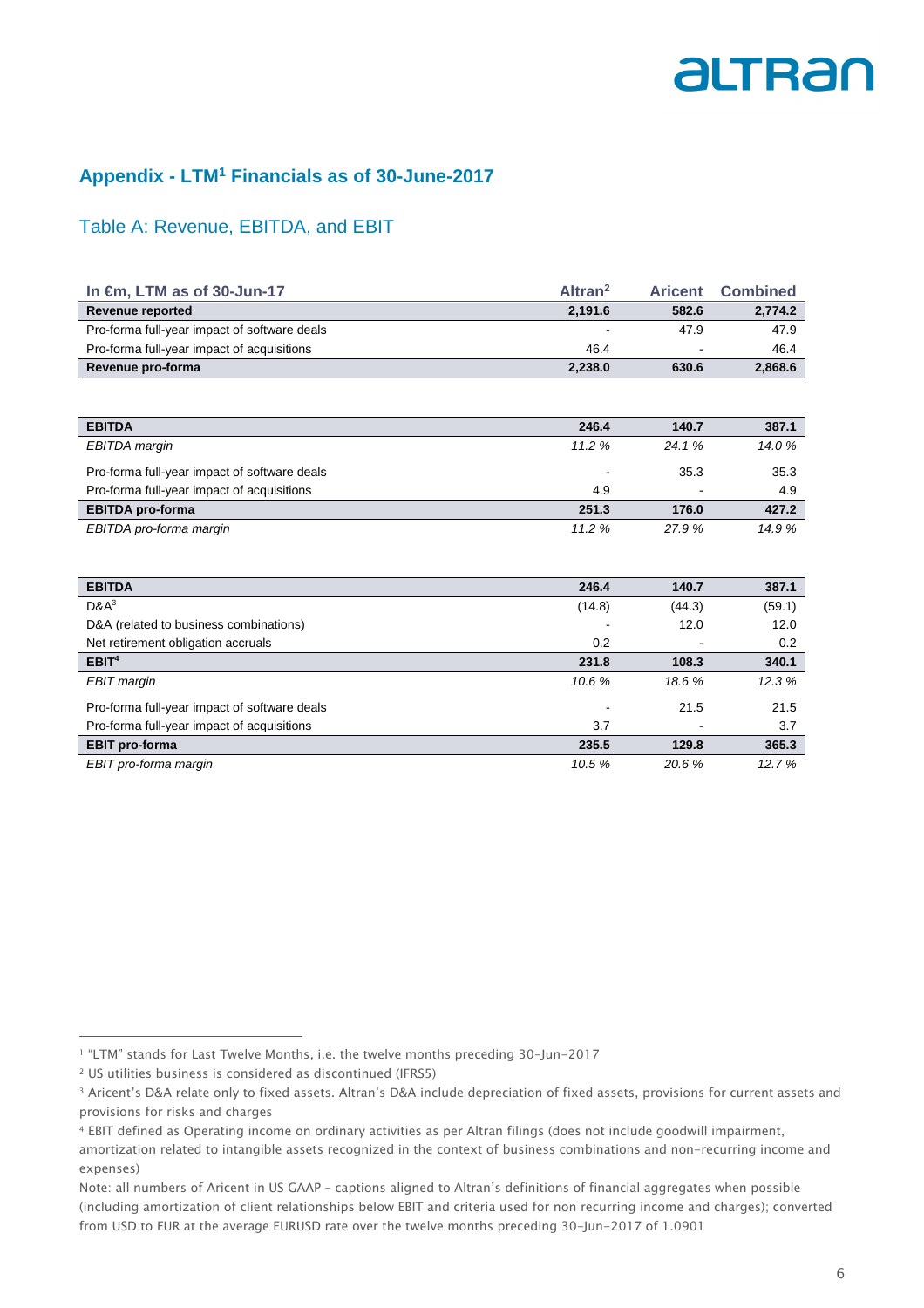## Table B: Altran Operating Cash Flow Before Tax

| In $\epsilon$ m, LTM as of 30-Jun-17                          | Altran <sup>1</sup> |
|---------------------------------------------------------------|---------------------|
| <b>Operating income (IFRS5)</b>                               | 202.1               |
| Goodwill depreciation & intangible rights amortization        | 7.0                 |
| Net operating depreciation and provisions                     | 21.1                |
| Other non-cash items                                          | (10.1)              |
| <b>Cash operating income</b>                                  | 220.1               |
| Change in Net Working Capital                                 | (31.0)              |
| Capital expenditure                                           | (46.4)              |
| Proceeds from tangible & intangible asset disposals           | (0.7)               |
| Operating cash flow before tax                                | 142.0               |
| Operating cash generation as % of revenue                     | 6.5%                |
| Pro-forma full-year impact of acquisitions                    | 4.9                 |
| Operating cash flow pro-forma before tax                      | 146.9               |
| Operating cash generation pro-forma as % of revenue pro-forma | 6.6%                |

# Table C: Aricent Operating Cash Flow Before Tax

| In €m, LTM as of 30-Jun-17                                    | <b>Aricent</b> |
|---------------------------------------------------------------|----------------|
| <b>EBITDA</b>                                                 | 140.7          |
| Non cash items                                                | 2.7            |
| Non-recurring items                                           | (11.6)         |
| Change in Net Working Capital                                 | (12.4)         |
| Capital expenditure                                           | (15.8)         |
| Operating cash flow before tax                                | 103.7          |
| Operating cash generation as % of revenue                     | 17.8%          |
| Pro-forma full-year impact of software deals                  | 35.3           |
| Operating cash flow pro-forma before tax                      | $139.0^2$      |
| Operating cash generation pro-forma as % of revenue pro-forma | 22.0%          |

# Table D: Combined Operating Cash Flow Before Tax

| In $\epsilon$ m, LTM as of 30-Jun-17                          | Altran <sup>1</sup>      | <b>Aricent</b>           | <b>Combined</b> |
|---------------------------------------------------------------|--------------------------|--------------------------|-----------------|
| Operating cash flow before tax                                | 142.0                    | 103.7                    | 245.7           |
| Operating cash generation as % of revenue                     | 6.5%                     | 17.8%                    | 8.9%            |
| Pro-forma full-year impact of software deals                  | $\overline{\phantom{0}}$ | 35.3                     | 35.3            |
| Pro-forma full-year impact of acquisitions                    | 4.9                      | $\overline{\phantom{0}}$ | 4.9             |
| Operating cash flow pro-forma before tax                      | 146.9                    | $139.0^2$                | 285.9           |
| Operating cash generation pro-forma as % of revenue pro-forma | 6.6%                     | 22.0%                    | 10.0%           |

<sup>&</sup>lt;sup>1</sup> US utilities business is considered as discontinued (IFRS5)

<sup>2</sup> Excluding future payment of ca.\$250m over upcoming 4 years for the software deal acquired IP; fully reflected in the offer price of Aricent

Note: all numbers of Aricent in US GAAP – captions aligned to Altran's definitions of financial aggregates when possible (including amortization of client relationships below EBIT and criteria used for non recurring income and charges); converted from USD to EUR at the average EURUSD rate over the twelve months preceding 30-Jun-2017 of 1.0901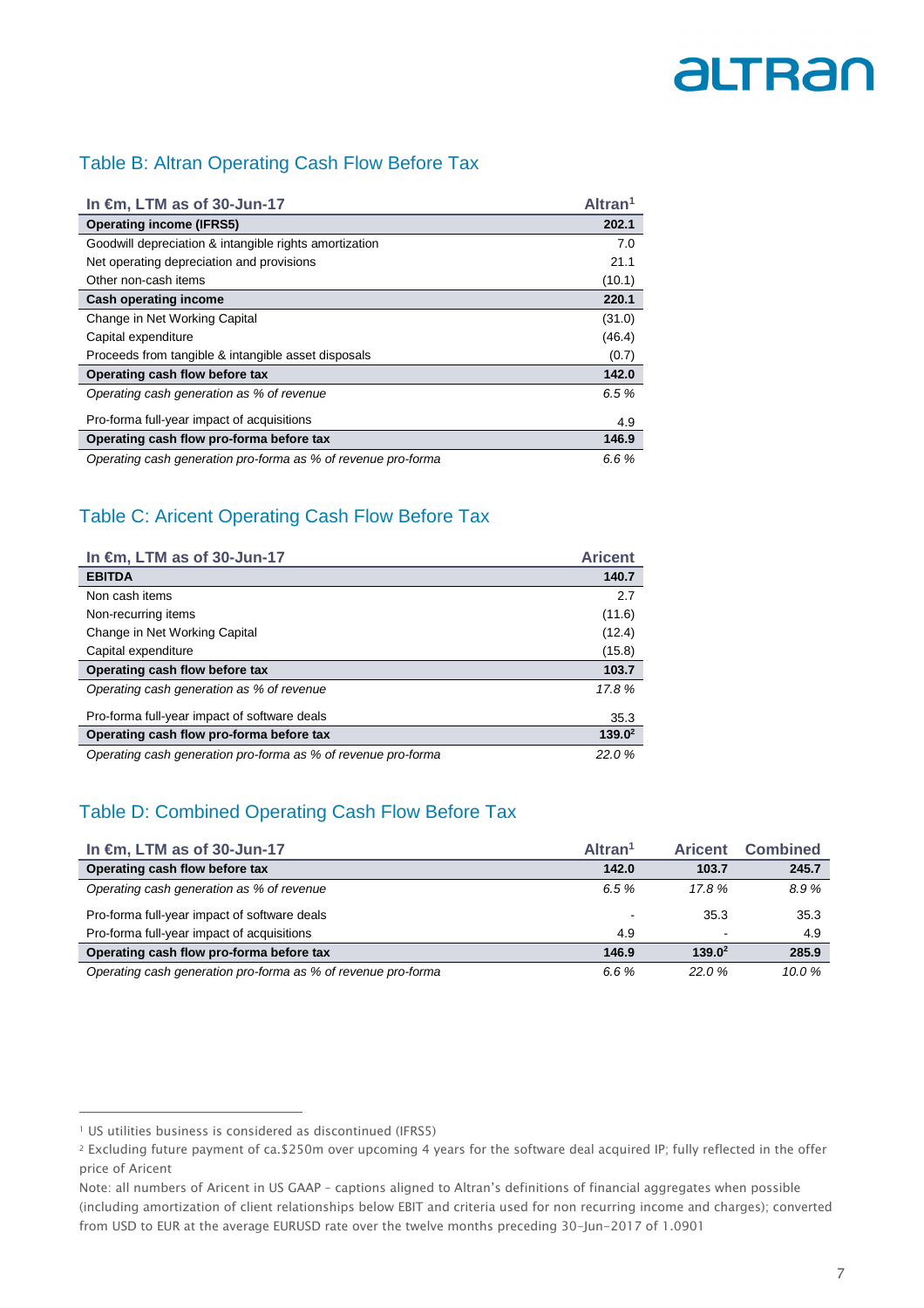## Table E: Aricent Key Financials in \$m<sup>1</sup>

| In \$m, LTM as of 30-Jun-17                                   | <b>Aricent</b> |
|---------------------------------------------------------------|----------------|
| Revenue pro-forma                                             | 687.4          |
|                                                               |                |
| <b>EBITDA</b> pro-forma                                       | 191.8          |
| EBITDA pro-forma margin                                       | 27.9%          |
| <b>EBIT</b> pro-forma                                         | 141.5          |
| EBIT pro-forma margin                                         | 20.6%          |
| Operating cash flow pro-forma before tax                      | 151.5          |
| Operating cash generation pro-forma as % of revenue pro-forma | 22.0%          |

Note: all numbers of Aricent in US GAAP – captions aligned to Altran's definitions of financial aggregates when possible (including amortization of client relationships below EBIT and criteria used for non recurring income and charges)